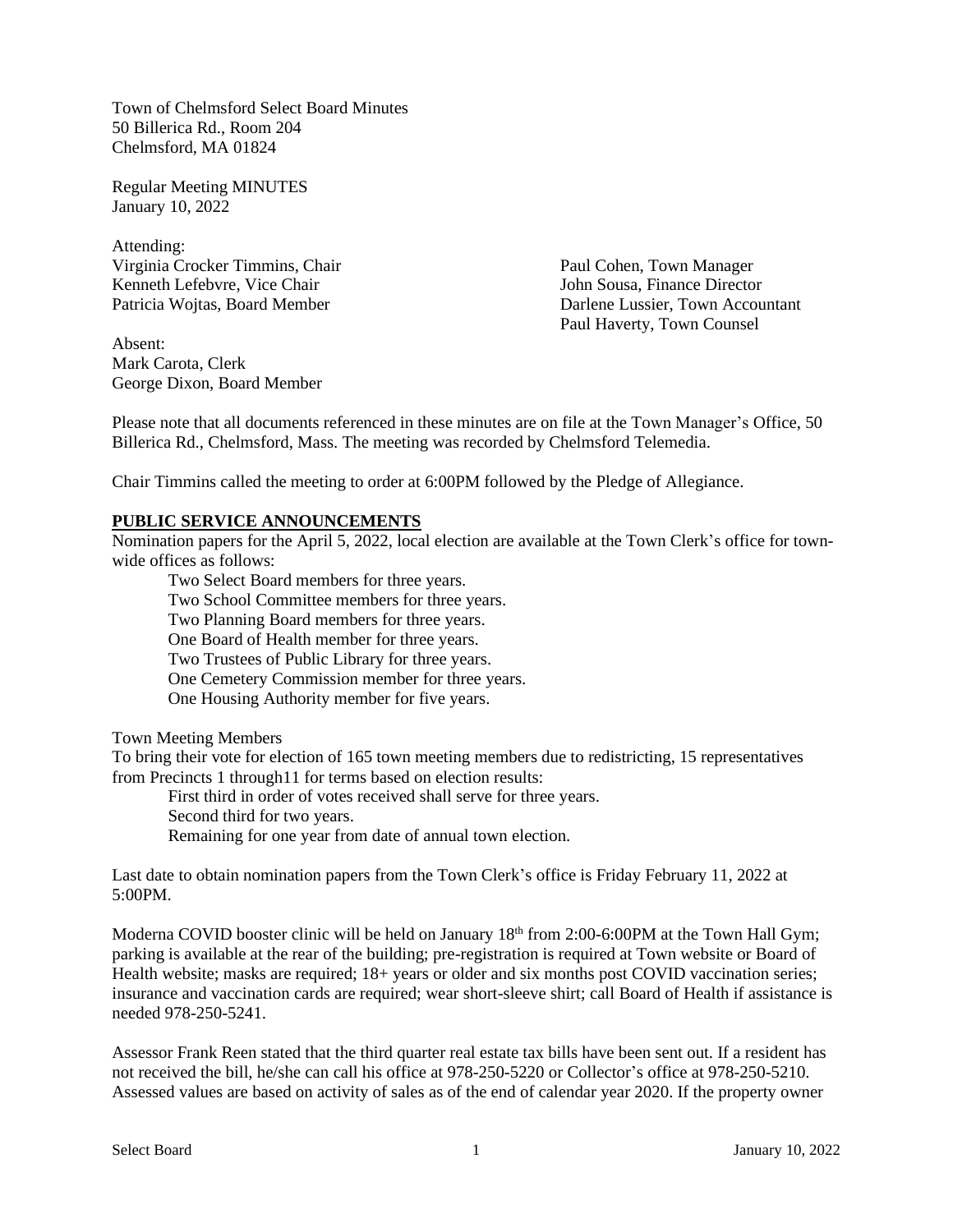feels that the assessed value is greater than market value, an appeal for abatement may be filed no later than February 1, 2022. Forms are available on the Town website or at the Assessor's office. Information about exemptions was also included in the bill with regard to elderly or veteran residents. Residents are urged to review the guidelines for exemptions and contact his office for further information or to file an appeal.

# **PUBLIC INPUT**

Brian Latina, 15 Jessie Road appeared via Zoom before the Board. He expressed concern over the tax bill he received based on market value. He stated that if this trend continued, retirees will not be able to afford to live in Town any longer. He also stated that the administration could improve communications with residents. He reported hearing from residents in his precinct about ice on the road, holes in the pavement and blocked storm drains. Although at times over-plowing occurs, after a recent snowfall, roads were not adequately plowed. He stated that resident abutters were not informed of an addition to the chemical plant in his precinct, and that development of this type of industrial business is continuing at an alarming rate. While he expressed appreciation for being able to address the Board, three minutes of time was not adequate to address problems. He asked that the administration allow for better communication with its residents.

Chair Timmins responded that this issue will be taken under advisement at the time of the agenda item of resident communications objective.

# **COMMITTEE VACANCIES**

Vice-Chair Lefebvre read the list of current vacancies. Interested applicants can apply online at http://www.chelmsfordma.gov or through the Town Manager's office.

#### **PUBLIC HEARINGS**

### **Application for a Class II Auto Dealer License for J&S Autoshop LLC on the premises at 110 Middlesex Street, Unit 13.**

Sadek Elsaidi of Fairfield Street in Lowell appeared before the Board. He is requesting approval of his present auto repair shop to include the buying and selling of automobiles, not to exceed five cars on the property at any one time.

Discussion ensued. Board Member Wojtas noted that the lease of the premises stated that use of the premises as an auto mechanic repair business and for no other purpose. Mr. Elsaidi responded that the lessor had intended that the business not be run as a typical dealership with "shoppers" coming and going on the premises. Mr. Elsaidi stated that he intended to buy a car at auction, repair it and offer it for sale on a one-by-one basis and not high volume.

Vice Chair Lefebvre stated that a recent visit to the site revealed trash and debris, and that he had received phone calls with regard to parking of cars between the buildings. Mr. Elsaidi responded that it is not his trash but that of the adjacent businesses. He intends to keep any cars for sale at the back of the business with no cars for sale signs at the front of the business. The front of the business will be used for customer parking.

No one from the public came forward during this public hearing.

**Motion:** by Vice Chair Lefebvre to close the public hearing. Seconded by Board Member Wojtas. **Motion carries 3-0, unanimous**.

Discussion continued. Board Member Lefebvre expressed concern there have been many used car dealers which have gone out of business along that stretch of Route 3A. However, this business would not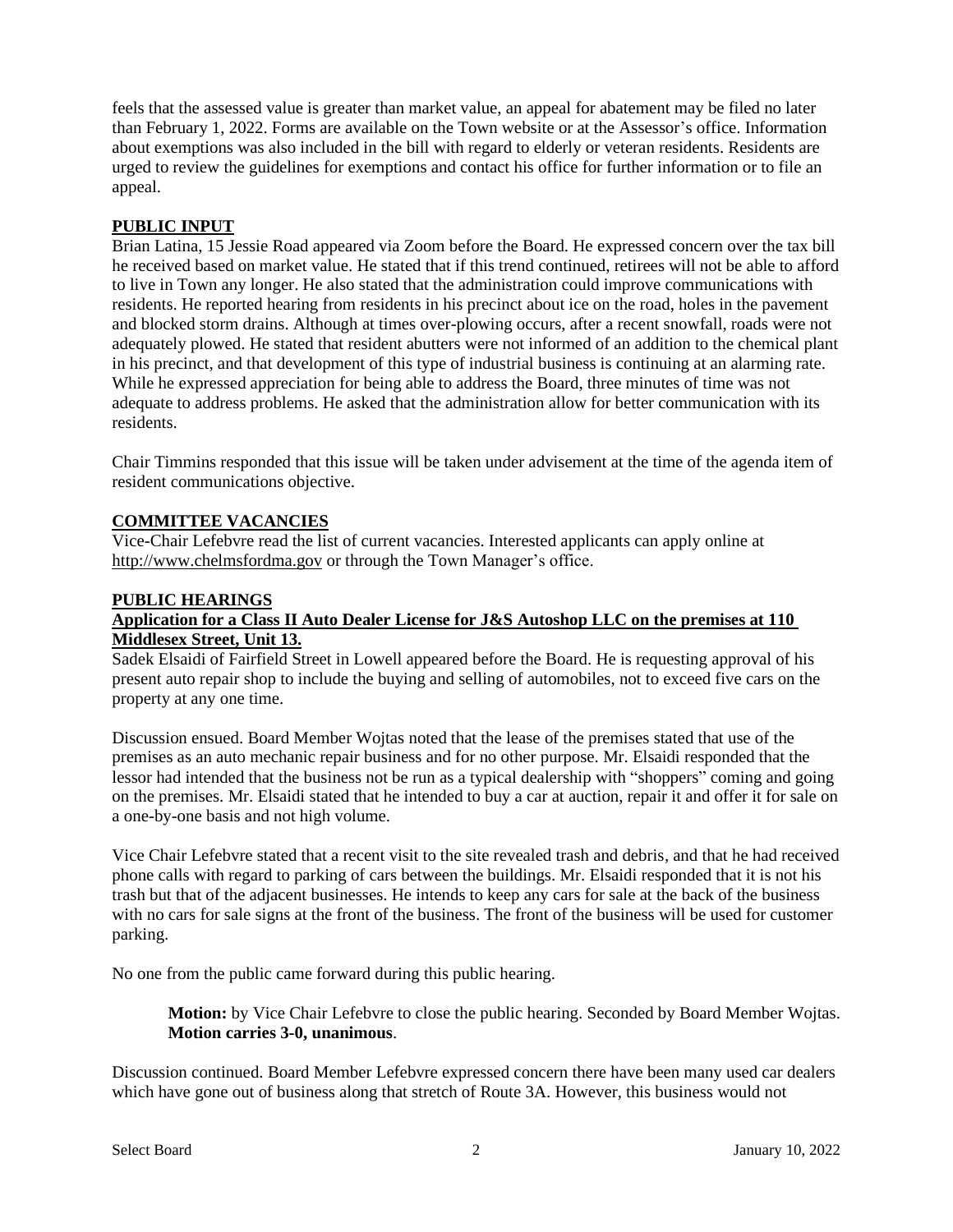advertise itself as a typical used car business. Mr. Elsaidi was advised to limit the number of cars for sale and to keep them parked at the back of the building, and that operations be limited to the parameters of the license. Mr. Elsaidi confirmed that he is committed to abide by the conditions of the license.

**Motion:** by Vice Chair Lefebvre to approve the application for a Class II Auto Dealer License for J&S Autoshop LLC, to be operated on the premises at 110 Middlesex Street, Unit 13. Seconded by Board Member Wojtas. **Motion carries 3-0, unanimous**.

# **Change of Manager on All Alcoholic Beverages Restaurant License: KMP Restaurant Group, Inc. DBA Moonstones, 185 Chelmsford Street**

Justin Hayes appeared via Zoom before the Board. The change of manager is requested because the original person is longer with the business. The hours of operation will continue from 8:00AM to 1:00AM and 9:00AM to 1:00AM.

**Motion:** by Vice Chair Lefebvre to approve the application for change of manager on all alcoholic beverages restaurant license for KMP Restaurant Group, Inc. DBA Moonstones, 185 Chelmsford Street. Seconded by Board Member Wojtas. **Motion carries 3-0, unanimous**.

### **DEVELOPMENT AGREEMENT REGARDING TRAMMELL CROW RESIDENTIAL PROPOSED REDEVELOPMENT OF 255 PRINCETON STREET (FORMERLY UMASS WEST CAMPUS)**

Chair Timmins noted that the Board did not have a quorum available that can participate in discussion of the Development Agreement. The Board would take no action during this meeting and this item will be discussed at the next meeting when a quorum is present.

# **SIGN WARRANT FOR FEBRUARY 24, 2022 SPECIAL TOWN MEETING**

Town Manager Cohen stated that he had developed a warrant which was reviewed by Town Counsel for a Special Town Meeting to be held on February 24, 2022, at the Chelmsford High School Gymnasium. He stated that the primary purpose of the meeting was to address the rezoning of the former UMass West Campus at 255 Princeton Street listed as Article 5. Article 6 seeks to appropriate funding of affordable housing from the housing stabilization fund and the community preservation general fund at the same location. He then outlined the remaining articles as follows:

- Article 1 easement of Esther Drive property for the construction of a bus turnaround on Ledge Rd.
- Article 2 resident donation of .04 acres of land abutting existing town-owned land.
- Article 3 appropriation of funding for collective bargaining agreement.
- Article 4 appropriation of funding for ice-rink refrigeration system at Chelmsford Forum.

Discussion ensued with suggestions for minor grammatical references and change of two-thirds to majority vote on the zoning article.

**Motion:** by Vice Chair Lefebvre to approve the February 24, 2022, Special Town Meeting warrant as amended. Seconded by Board Member Wojtas. **Motion carries 3-0, unanimous**.

# **AMERICAN RESCUE PLAN ACT FUNDING REQUESTS**

Town Manager Cohen reviewed the funding worksheet as revised to reflect the actions taken by the Board, the remaining projects categorized by description and premium pay for essential workers by department, position, number of staff and premium amount.

He also updated the Board on the Department of the Treasury issuance of the final rules and regulations pertaining the to state and local funding.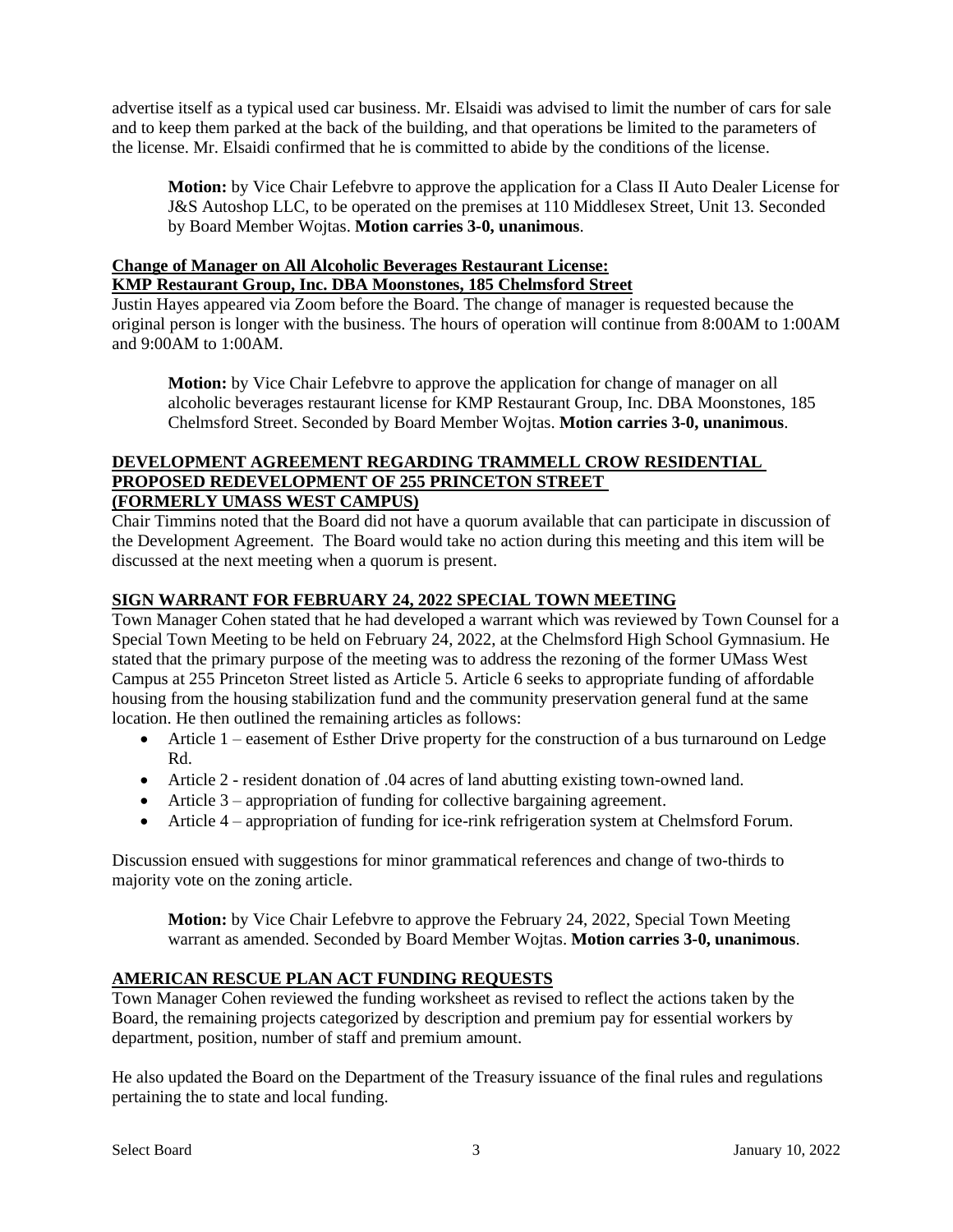- \$10M standard deduction for lost revenue under the provisions of the act.
- Up to \$10M can be expended for any general governmental purpose, with the exception of other post-employment benefits, and other listed restrictions.
- In addition to COVID-related funding with regard to health and safety, these monies could be expended for roadway infrastructure, fire apparatus and PFAS remediation of 54 Richardson Rd.

Town Manager Cohen noted that information has not been available on how neighboring or similar communities are addressing premium pay for essential workers.

Discussion ensued on ways to detail information on the worksheet to reflect not only the decisions made by the Board but also the rationale of discussions. The additional of a "comments" column would reflect funding available from other sources. As a permanent record, this worksheet would accurately reflect the full deliberations of the Board in considering funding requests.

Darlene Lussier, Town Accountant, noted that the original requests were considered under COVID relief, and with the final regulations, considerations of fundings has been expanded. Projects typically considered for capital funding and other tax-appropriated funding could now be considered for ARPA funding.

Town Manager Cohen noted that an initial discussion with the chair of the Community Preservation Committee indicated that the MacKay library may not qualify for capital funding, but in any event a decision will be made at its meeting on January 19<sup>th</sup>.

Chair Timmins asked the Town Manager to compile another list of general funding possibilities. Deliberations of funding requests will resume at the next meeting when all members of the Board are present.

# **STRATEGIC PLANNING SERVICES PROPOSAL**

Town Manager Cohen reported that he had spoken with the facilitator and discussed the details of the proposal for long-term three-to-five year strategic planning services to the Select Board. Included in the services would be a) creating the context of the culture, core values and character of the Town; b) connecting the dots of vision, mission and values and c) identifying the Board's specific SMART goals that can be articulated in writing and measured.

Chair Timmins noted that the Board has vetted a core list of values through a community-wide process and these values were formally adopted by the Board. Town Manger Cohen will review this list with the facilitator as a starting point. He will schedule the first of two meetings in February.

### **TOWN MANAGER REPORTS**

### **Citizen Petition Warrant Articles for 2022 Spring Annual Town Meeting**

Town Manager Cohen reported as a result of the January 3rd deadline for citizen petition warrant articles, he had received one petition from Chris Oak of Joy Street to investigate, with appropriate time and funds, implementing a school bus tracking system to allow parents to see the status of their child's drop-off time. The Town Clerk certified the request, and it has been submitted to the School Committee and Superintendent Dr. Lang. Mr. Oak will be given the opportunity to present to the School Committee, Finance Committee, Select Board, and Town Meeting.

### **Fitness Park Location**

Town Manager Cohen reported that possible locations were looked at including the area behind Old Town Hall. This was deemed unsatisfactory as it is used for snow storage. The 38x38 location at Wilson Street was deemed to be of high visibility and close proximity to the rail trail. The grant provider has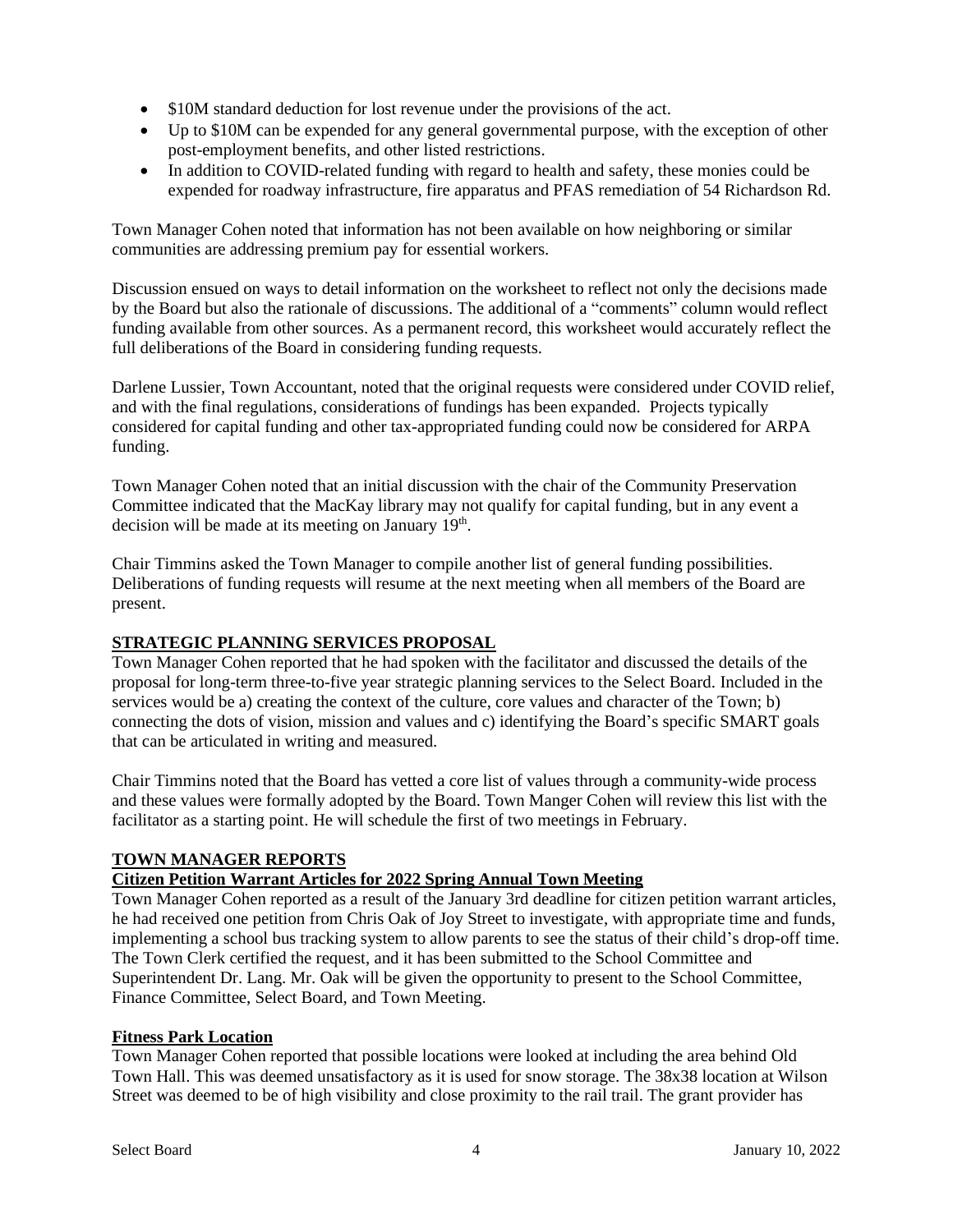deemed it as an acceptable location. Mr. Cohen noted that the balance of the funds needed for the park would be requested from the CPC and approval sought by Town Meeting in April.

### **Lowell 5 Donation**

Town Manger Cohen reported that a \$4,000 donation had been received from the Lowell Five Cent Savings Bank to fund public safety first responder purposes: a) Fire Department purchase of new software to enhance tracking of fire vehicle maintenance and additional COVID-19 test kits; and b) Police Department replacement of automated external defibrillators (AEDs), medical gear, new portable radios and audio visual system upgrades in the training room.

#### **December Sewer Flows**

Town Manager Cohen reviewed sewer flows as of December with the least amount of flow. He added, however, that the permitted flow is 2.66M gallons/day and we are running precipitously close to the limits at 2.59M gallons/day.

### **Cancellation of Winterfest**

Town Manager Cohen reported that after consultation with the directors of the health department, senior center and library, the decision was made to cancel February Winterfest event again this year because of concerns for COVID-19.

Vice Chair Lefebvre noted that the Board needs to have a discussion about the safety of holding the Special Town Meeting in February.

#### **Reserve Fund Transfer to Byam School and Harrington School Boilers**

Gary Persichetti, DPW Director, appeared via Zoom before the Board. He gave a history of the life of the boilers at both Byam School and Harrington School. He is proposing to upgrade the plant at the Byam School from three boilers to two boilers and move the third boiler to Harrington School. The Board agreed with the plan.

### **TOWN MANAGER APPOINTMENTS**

Town Manager Cohen reported that he is proposing to reappoint John Floria to the Holiday Decorating Committee for a one-year term to expire December 31, 2022.

**Motion:** by Vice Chair Lefebvre to reappoint John Floria to the Holiday Decorating Committee for a one-year term to expire on December 31, 2022. Seconded by Board Member Wojtas. **Motion carries 3-0, unanimous**.

#### **MEETNG MINUTES**

Chair Timmins announced that the determination of the releasability of Executive Session Minutes of November 15, 2021, Segment 1 were reviewed and deemed releasable. The following minutes were reviewed and determined not releasable: September 13, 2021; October 25, 2021, Segments 1, 2 and 3; November 15, 2021, Segment 2; and November 29, 2021.

#### **Regular Session Minutes of November 15, 2021**

**Motion:** by Vice Chair Lefebvre to approve the regular session minutes of November 15, 2021. Seconded by Board Member Wojtas. **Motion carries 3-0, unanimous**.

### **Open Session Prior to Executive Session Minutes of November 29, 2021**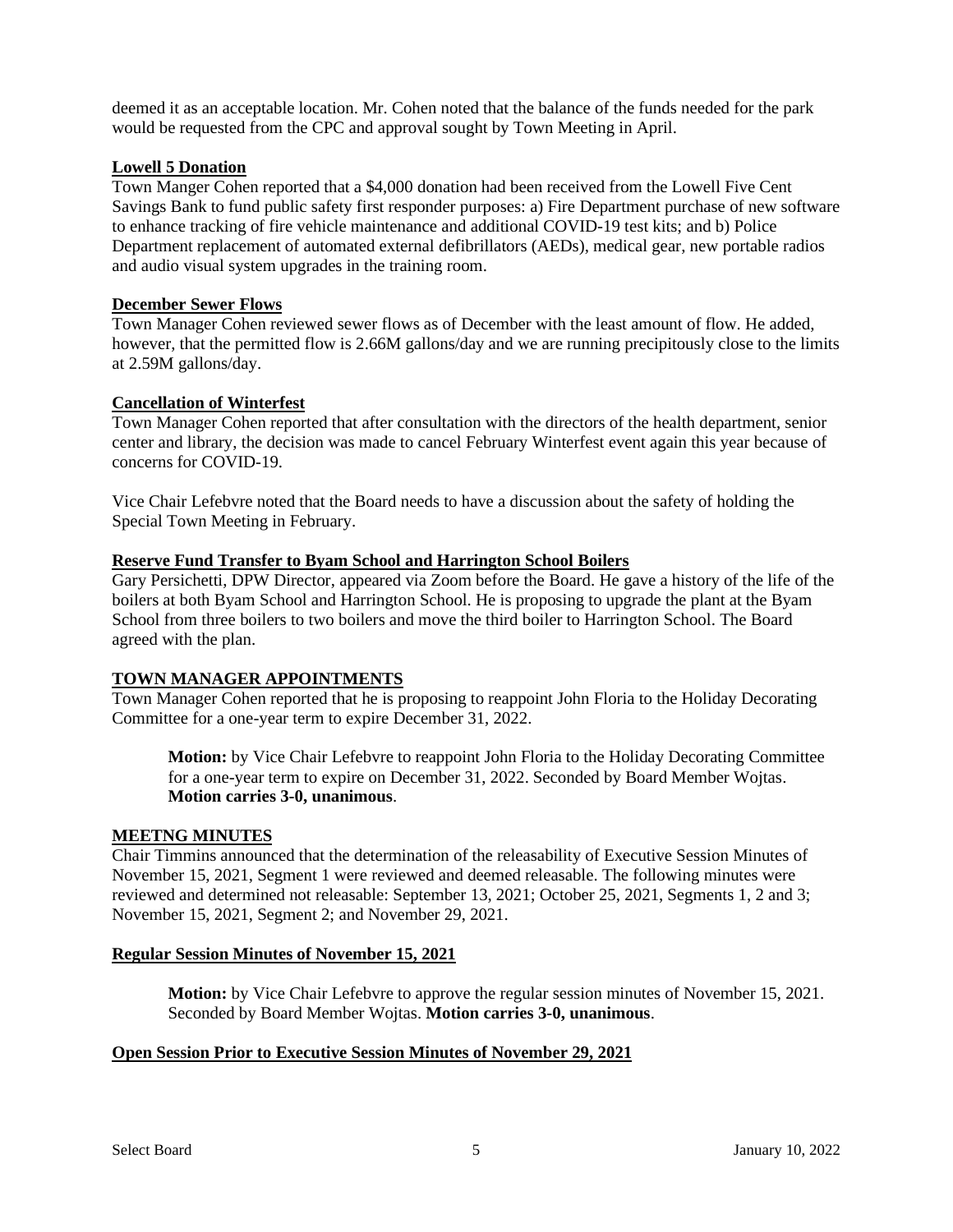**Motion:** by Vice Chair Lefebvre to approve the open session prior to Executive Session minutes of November 29, 2021. Seconded by Board Member Wojtas. **Motion carries 3-0, unanimous**.

### **Regular Session Minutes of November 29, 2021**

**Motion:** by Vice Chair Lefebvre to approve the regular session minutes of November 29, 2021, after Executive Session as amended. Seconded by Board Member Wojtas. **Motion carries 3-0, unanimous**.

#### **Regular Session Minutes of December 6, 2021**

**Motion:** by Vice Chair Lefebvre to approve the regular session minutes of December 6, 2021. Seconded by Board Member Wojtas. **Motion carries 3-0, unanimous**.

#### **Triboard Minutes of December 13, 2021**

**Motion:** by Vice Chair Lefebvre to approve the joint meeting minutes of the Select Board, School Committee and Finance Committee of December 13, 2021. Seconded by Board Member Wojtas. **Motion carries 3-0, unanimous**.

#### **MASSACHUSETTS MUNICIPAL ASSOCIATION (MMA) RESOLUTION AND VOTING DELEGATE**

Town Manager Cohen reported that a voting delegate for the Town needs to be appointed to attend the Annual Meeting of the MMA to be held at the Hynes Convention Center on January 22, 2022.

**Motion:** by Vice Chair Lefebvre to approve Board Member Wojtas as the voting delegate to the Massachusetts Municipal Association Annual Meeting on January 22, 2022. Seconded by Board Member Wojtas. **Motion carries 3-0, unanimous**.

**Motion:** by Board Member Wojtas to support the annual business meeting resolution as presented. Seconded by Vice Chair Lefebvre. **Motion carries 3-0, unanimous**.

#### **VOTING DELEGATE FOR MIIA ANNUAL MEMBERS BUSINESS MEETING**

Town Manager Cohen reported that a voting delegate for the Town needs to be appointed to attend the annual MIIA business meeting.

**Motion:** by Vice Chair Lefebvre to appoint Board Member Wojtas as the eligible voting delegate to the MIIA Annual Business Meeting on January 22, 2022. Seconded by Board Member Wojtas. **Motion carries 3-0, unanimous**.

### **PATH FORWARD ON SELECT BOARD AND TOWN MANAGER GOAL #8 REGARDNG RESIDENT COMMUNICATION**

Chair Timmins began the discussion on the goal to improve communications with residents. She noted that the regular channels of communication through the newspaper are no longer effective. Some do not have internet access. Discussion ensued. It was suggested that the Town Manager's report that is included in the Senior Center's monthly Messenger newsletter be posted on the website, and that the website be relied on as a vehicle of communication. With regard to major developments, Chair Timmins suggested "over-communicating." She used the example of the asphalt plant permit process and notifying not just abutters to the property but those in the general area. Formalizing and institutionalizing forms of communication is needed to reach more residents in the community.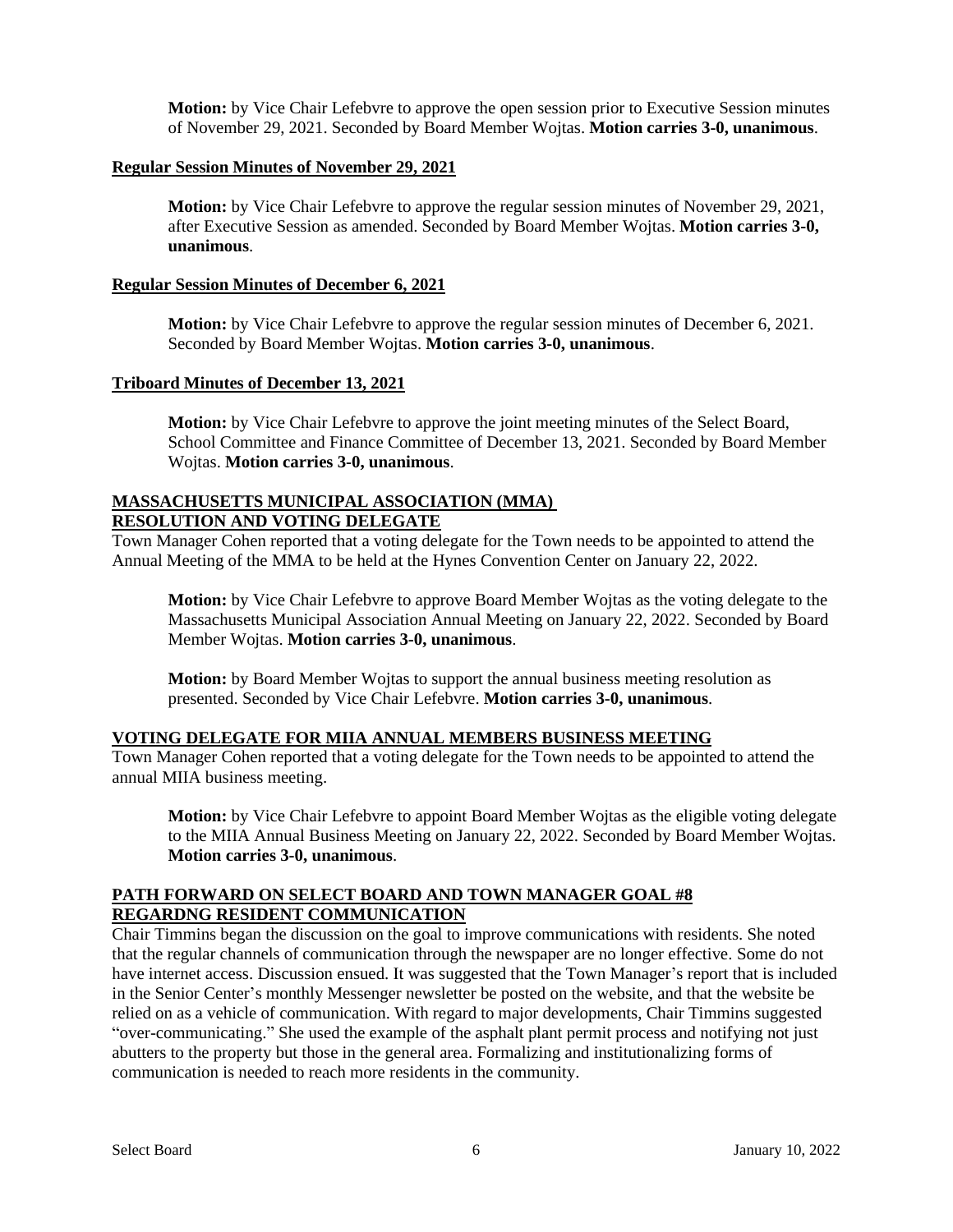It was agreed that the discussion will continue at the next meeting when all members of the Board are present.

### **LIAISON REPORTS AND REFERRALS**

Board Member Wojtas:

- Congratulations to the three young men who have become Eagle Scouts, Jake Walsh, Joseph Wholey and Seth Rigby. She hoped for more Eagle Scout ceremonies in the coming year.

Board Member Lefebvre:

- Condolences to Board Member Dixon and his family.

Chair Timmins:

-

- Planning Board Public hearing for the Riverneck Road development this Wednesday, January 12 @ 6:30PM at the Performing Arts Center.

#### **PRESS QUESTIONS**

No press were present.

#### **ADJOURNMENT TO EXECUTIVE SESSION TO RETURN TO OPEN SESSION**

**Motion:** by Vice Chair Lefebvre at 7:29PM to adjourn to Executive Session to return to Open Session, to discuss the Dispatchers' Union collective bargaining agreement and to review the Executive Session minutes of December 13, 2021, joint meeting with the School Committee. Seconded by Board Member Wojtas. Roll call vote: Chair Timmins-Aye Vice Chair Lefebvre-Aye Board Member Wojtas-Aye **Motion carries 3-0, unanimous**.

### **RETURN TO OPEN SESSION**

The meeting returned to open session at 7:37PM.

### **Vote on Collective Bargaining Agreement – Dispatchers' Union**

**Motion:** by Vice Chair Lefebvre to approve the Memorandum of Agreement between the Town of Chelmsford and AFSCME Local 1703 Council 93Dispatchers Union as presented. Seconded by Board Member Wojtas. **Motion carries 3-0, unanimous**.

### **Adjournment**

**Motion:** by Vice Chair Lefebvre to adjourn at 7:39PM. Seconded by Board Member Wojtas. **Motion carries 3-0, unanimous**.

#### **NEXT REGULAR MEETING DATE: January 24, 2022**

Respectfully submitted,

Christine Martin Barraford Recording Secretary